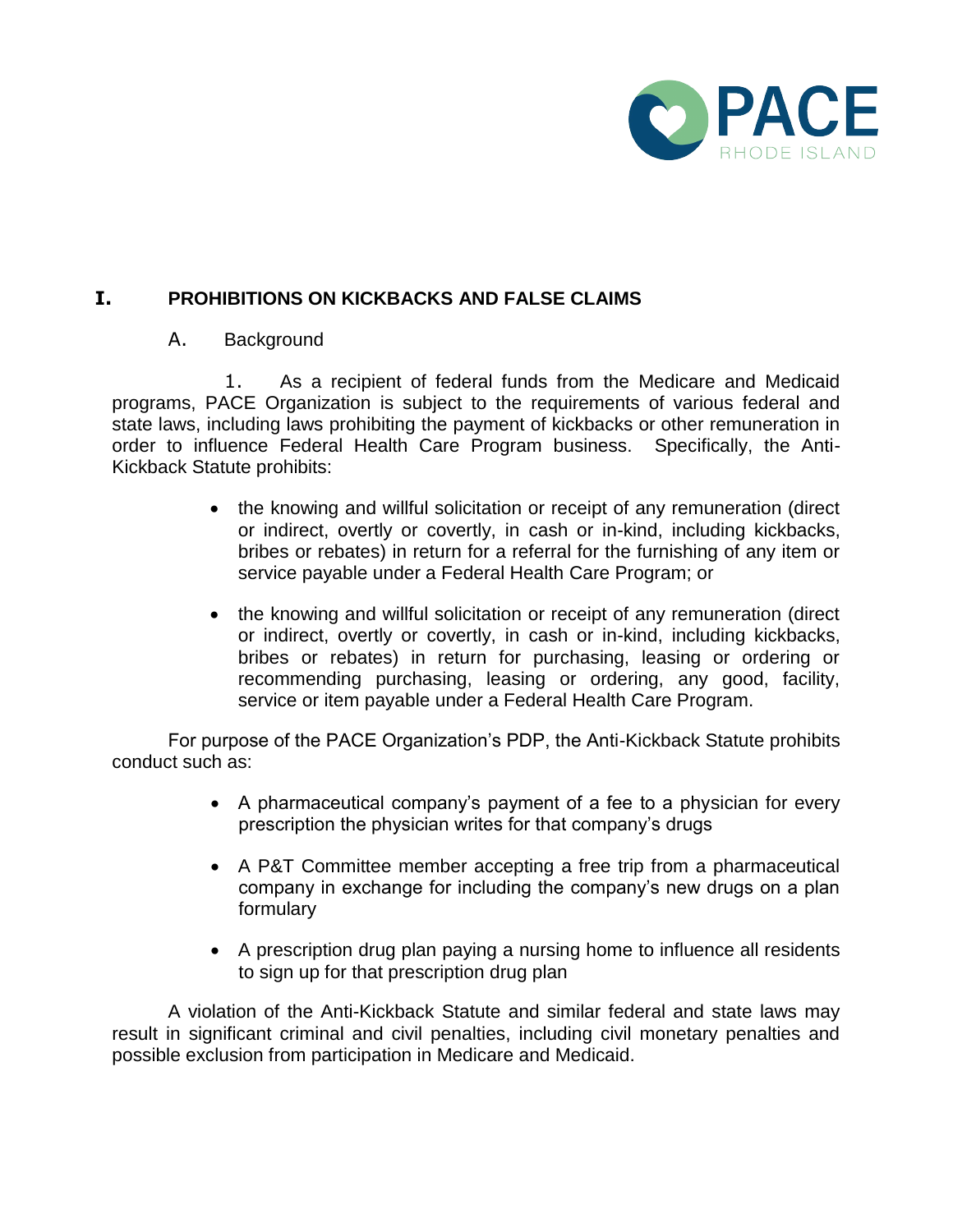

2. The False Claims Act prohibits knowingly presenting (or causing to be presented) to the federal government a false or fraudulent claim for payment or approval. Additionally, it prohibits knowingly making or using (or causing to be made or used) a false record or statement to get a false or fraudulent claim paid or approved by the federal government or its agents, like a carrier, other claims processor or state Medicaid program. A "claim" could include PDE and other data submitted to CMS, the PACE Organization "bid" and all other reports submitted to CMS for the purpose of receiving federal reimbursement.

For purpose of the PACE Organization PDP, the False Claims Act prohibits conduct such as:

- Submitting fabricated PDE data to CMS;
- Prescribing a particular drug for which there is no medical necessity;
- Falsifying data in the RAPS or other systems in order to induce a higher reimbursement or capitation rate; and
- Submitting data to CMS showing actual costs incurred for purposes of the reinsurance or other subsidy, when in fact such costs were not incurred.

Submission of a false claim in violation of the False Claims Act and similar federal and state laws could result in significant criminal and civil penalties, including civil monetary penalties plus three times the amount of damages the government sustained because of the false claim, and possible exclusion from participation in Medicare and Medicaid.

3. There are numerous other federal and state laws that govern the PACE PDP's operations, including the HIPAA Privacy and Security Rules and other state and federal anti-fraud laws. The listing of the False Claims Act and the Anti-Kickback Statute is not intended to suggest that these are the only laws governing the PACE PDP.

B. Procedures

1. Any financial or other business arrangements between the PACE PDP and physicians, pharmacies, PBMs, pharmaceutical companies and other health care entities must be structured to comply with all applicable laws and regulations, including the Anti-Kickback Statute and the False Claims Act. If the Compliance Officer or other PACE Organization personnel have questions regarding whether a proposed